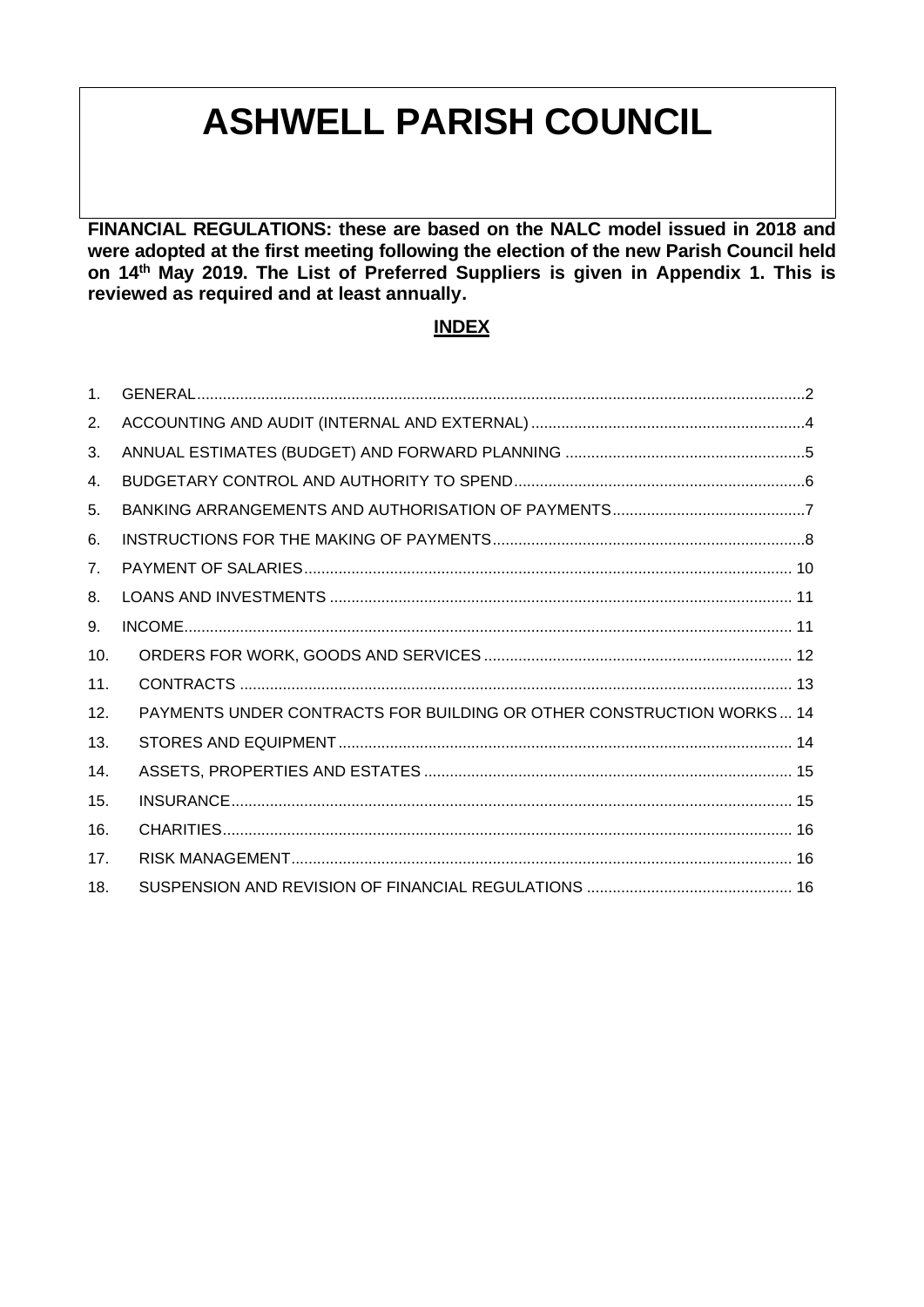These Financial Regulations were adopted by the Council at its Meeting in May 2019.

## <span id="page-1-0"></span>**1. GENERAL**

- 1.1. These financial regulations govern the conduct of financial management by the council and may only be amended or varied by resolution of the council. Financial regulations are one of the council's three governing policy documents providing procedural guidance for members and officers. Financial regulations must be observed in conjunction with the council's standing orders<sup>1</sup> and any individual financial regulations relating to contracts.
- 1.2. The council is responsible in law for ensuring that its financial management is adequate and effective and that the council has a sound system of internal control which facilitates the effective exercise of the council's functions, including arrangements for the management of risk.
- 1.3. The council's accounting control systems must include measures:
	- for the timely production of accounts;
	- that provide for the safe and efficient safeguarding of public money;
	- to prevent and detect inaccuracy and fraud; and
	- identifying the duties of officers.
- 1.4. These financial regulations demonstrate how the council meets these responsibilities and requirements.
- 1.5. **At least once a year, prior to approving the Annual Governance Statement, the council must review the effectiveness of its system of internal control** which shall be in accordance with proper practices.
- 1.6. Deliberate or wilful breach of these Regulations by an employee may give rise to disciplinary proceedings.
- 1.7. Members of Council are expected to follow the instructions within these Regulations and not to entice employees to breach them. Failure to follow instructions within these Regulations brings the office of councillor into disrepute.
- 1.8. The Responsible Financial Officer (RFO) holds a statutory office to be appointed by the council. [The Clerk has been appointed as RFO for this council and these regulations will apply accordingly.]
- 1.9. The RFO;
	- acts under the policy direction of the council;

<sup>1</sup> Model standing orders for councils are available in Local Councils Explained © 2013 National Association of Local Councils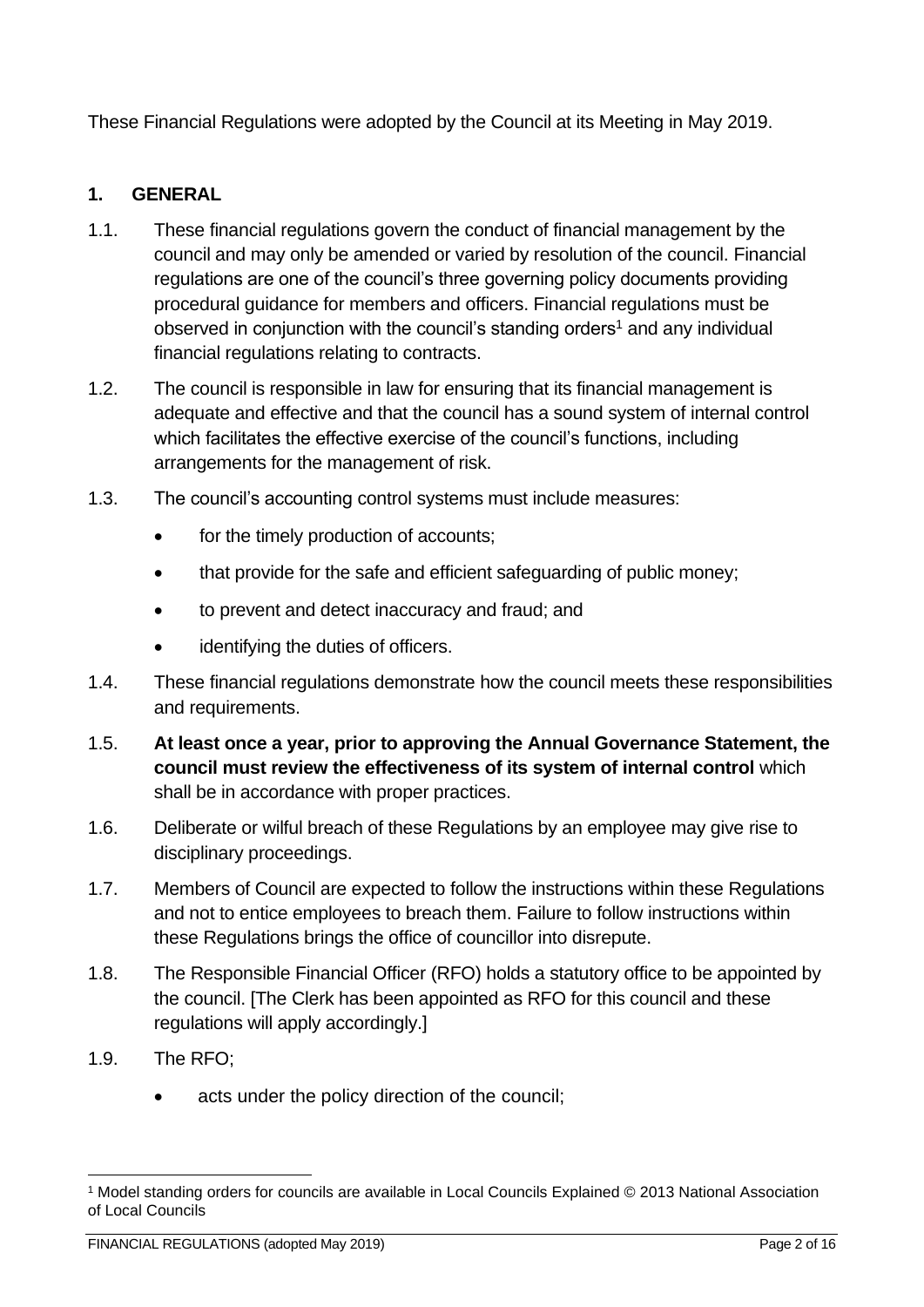- administers the council's financial affairs in accordance with all Acts, Regulations and proper practices;
- determines on behalf of the council its accounting records and accounting control systems;
- ensures the accounting control systems are observed;
- maintains the accounting records of the council up to date in accordance with proper practices;
- assists the council to secure economy, efficiency and effectiveness in the use of its resources; and
- produces financial management information as required by the council.
- 1.10. The accounting records determined by the RFO shall be sufficient to show and explain the council's transactions and to enable the RFO to ensure that any income and expenditure account and statement of balances, or record of receipts and payments and additional information, as the case may be, or management information prepared for the council from time to time comply with the Accounts and Audit Regulations.
- 1.11. The accounting records determined by the RFO shall in particular contain:
	- entries from day to day of all sums of money received and expended by the council and the matters to which the income and expenditure or receipts and payments account relate;
	- a record of the assets and liabilities of the council; and
	- wherever relevant, a record of the council's income and expenditure in relation to claims made, or to be made, for any contribution, grant or subsidy.
- 1.12. The accounting control systems determined by the RFO shall include:
	- procedures to ensure that the financial transactions of the council are recorded as soon as reasonably practicable and as accurately and reasonably as possible;
	- procedures to enable the prevention and detection of inaccuracies and fraud and the ability to reconstruct any lost records;
	- identification of the duties of officers dealing with financial transactions and division of responsibilities of those officers in relation to significant transactions;
	- procedures to ensure that uncollectable amounts, including any bad debts are not submitted to the council for approval to be written off except with the approval of the RFO and that the approvals are shown in the accounting records; and
	- measures to ensure that risk is properly managed.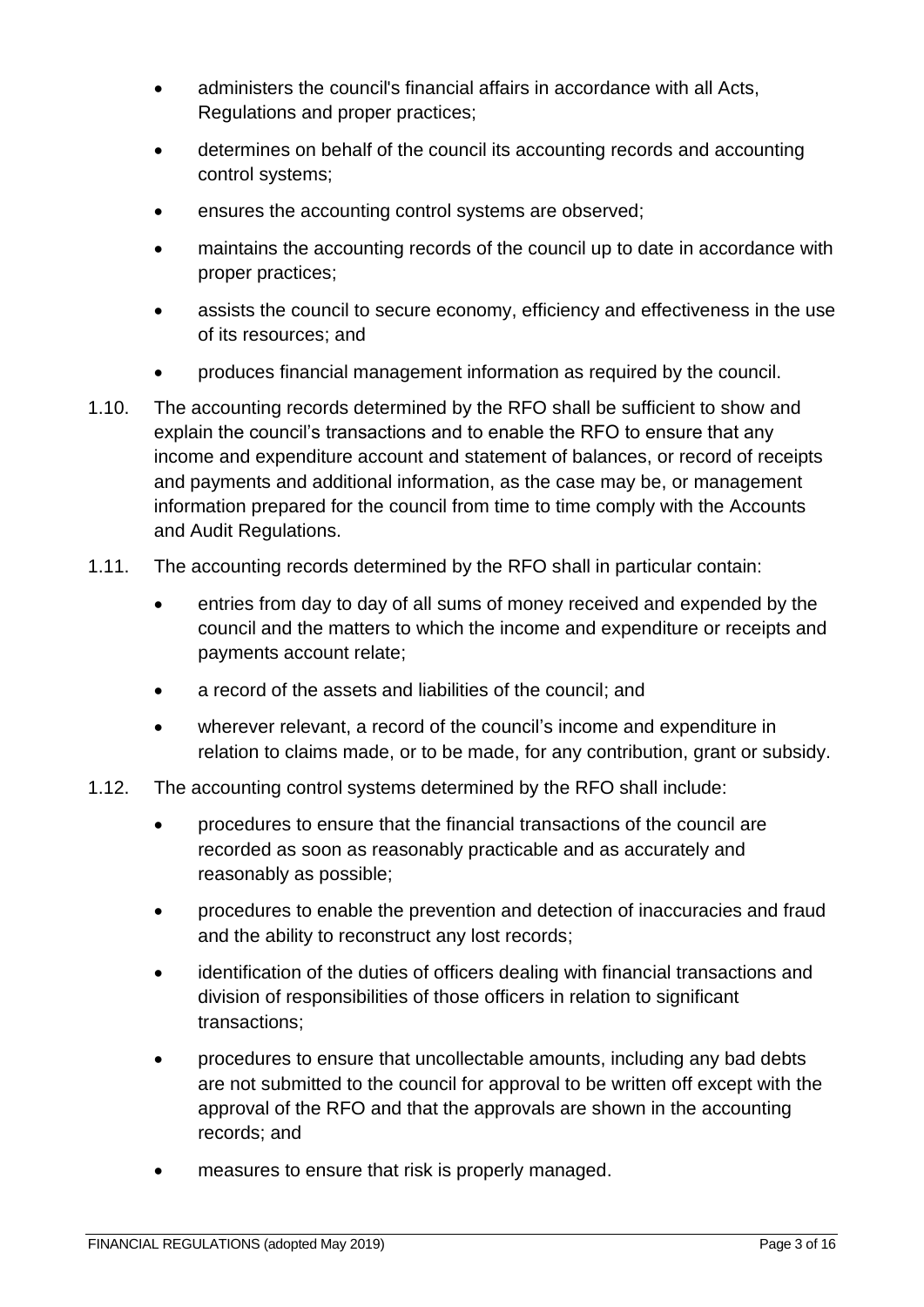- 1.13. The council is not empowered by these Regulations or otherwise to delegate certain specified decisions. In particular any decision regarding:
	- setting the final budget or the precept (council tax requirement);
	- approving accounting statements;
	- approving an annual governance statement;
	- borrowing;
	- writing off bad debts;
	- declaring eligibility for the General Power of Competence; and
	- addressing recommendations in any report from the internal or external auditors,

shall be a matter for the full council only.

- 1.14. In addition the council must:
	- determine and keep under regular review the bank mandate for all council bank accounts;
	- approve any grant or a single commitment in excess of £3,000; and
	- in respect of the annual salary for any employee have regard to recommendations about annual salaries of employees made by the relevant committee in accordance with its terms of reference.
- 1.15. In these financial regulations, references to the Accounts and Audit Regulations or 'the regulations' shall mean the regulations issued under the provisions of section 27 of the Audit Commission Act 1998, or any superseding legislation, and then in force unless otherwise specified.

In these financial regulations the term 'proper practice' or 'proper practices' shall refer to guidance issued in *Governance and Accountability for Local Councils - a Practitioners' Guide (England)* issued by the Joint Practitioners Advisory Group (JPAG), available from the websites of NALC and the Society for Local Council Clerks (SLCC).

## <span id="page-3-0"></span>**2. ACCOUNTING AND AUDIT (INTERNAL AND EXTERNAL)**

- 2.1. All accounting procedures and financial records of the council shall be determined by the RFO in accordance with the Accounts and Audit Regulations, appropriate guidance and proper practices.
- 2.2. **On a regular basis, at least once in each quarter, and at each financial year end, two members shall be appointed to verify bank reconciliations (for all accounts) produced by the RFO. The member shall sign the reconciliations and the original bank statements (or similar document) as** evidence of verification. This activity shall on conclusion be reported, including any exceptions, to and noted by the Finance Committee.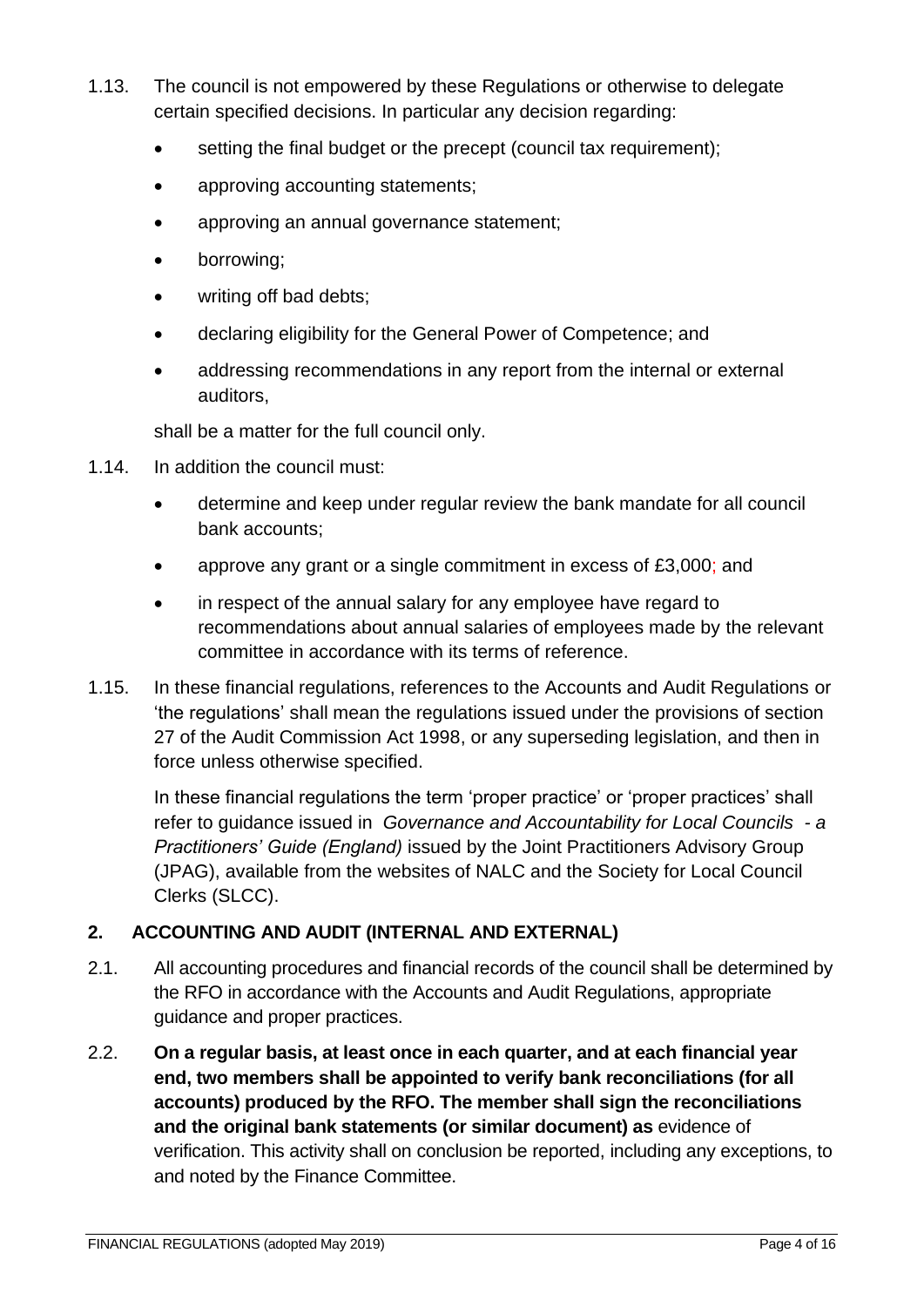- 2.3. The RFO shall complete the annual statement of accounts, annual report, and any related documents of the council contained in the Annual Return (as specified in proper practices) as soon as practicable after the end of the financial year and having certified the accounts shall submit them and report thereon to the council within the timescales set by the Accounts and Audit Regulations.
- 2.4. The council shall ensure that there is an adequate and effective system of internal audit of its accounting records, and of its system of internal control in accordance with proper practices. Any officer or member of the council shall make available such documents and records as appear to the council to be necessary for the purpose of the audit and shall, as directed by the council, supply the RFO, internal auditor, or external auditor with such information and explanation as the council considers necessary for that purpose.
- 2.5. The internal auditor shall be appointed by and shall carry out the work in relation to internal controls required by the council in accordance with proper practices.
- 2.6. The internal auditor shall:
	- be competent and independent of the financial operations of the council;
	- report to council in writing, or in **person, on a regular basis with** a minimum of one annual written report during each financial year;
	- to demonstrate competence, objectivity and independence, be free from any actual or perceived conflicts of interest, including those arising from family relationships; and
	- have no involvement in the financial decision making, management or control of the council.
- 2.7. Internal or external auditors may not under any circumstances:
	- perform any operational duties for the council;
	- initiate or approve accounting transactions; or
	- direct the activities of any council employee, except to the extent that such employees have been appropriately assigned to assist the internal auditor.
- 2.8. For the avoidance of doubt, in relation to internal audit the terms 'independent' and 'independence' shall have the same meaning as is described in proper practices.
- 2.9. The RFO shall make arrangements for the exercise of electors' rights in relation to the accounts including the opportunity to inspect the accounts, books, and vouchers and display or publish any notices and statements of account required by Audit Commission Act 1998, or any superseding legislation, and the Accounts and Audit Regulations.
- 2.10. The RFO shall, without undue delay, bring to the attention of all councillors any correspondence or report from internal or external auditors.

## <span id="page-4-0"></span>**3. ANNUAL ESTIMATES (BUDGET) AND FORWARD PLANNING**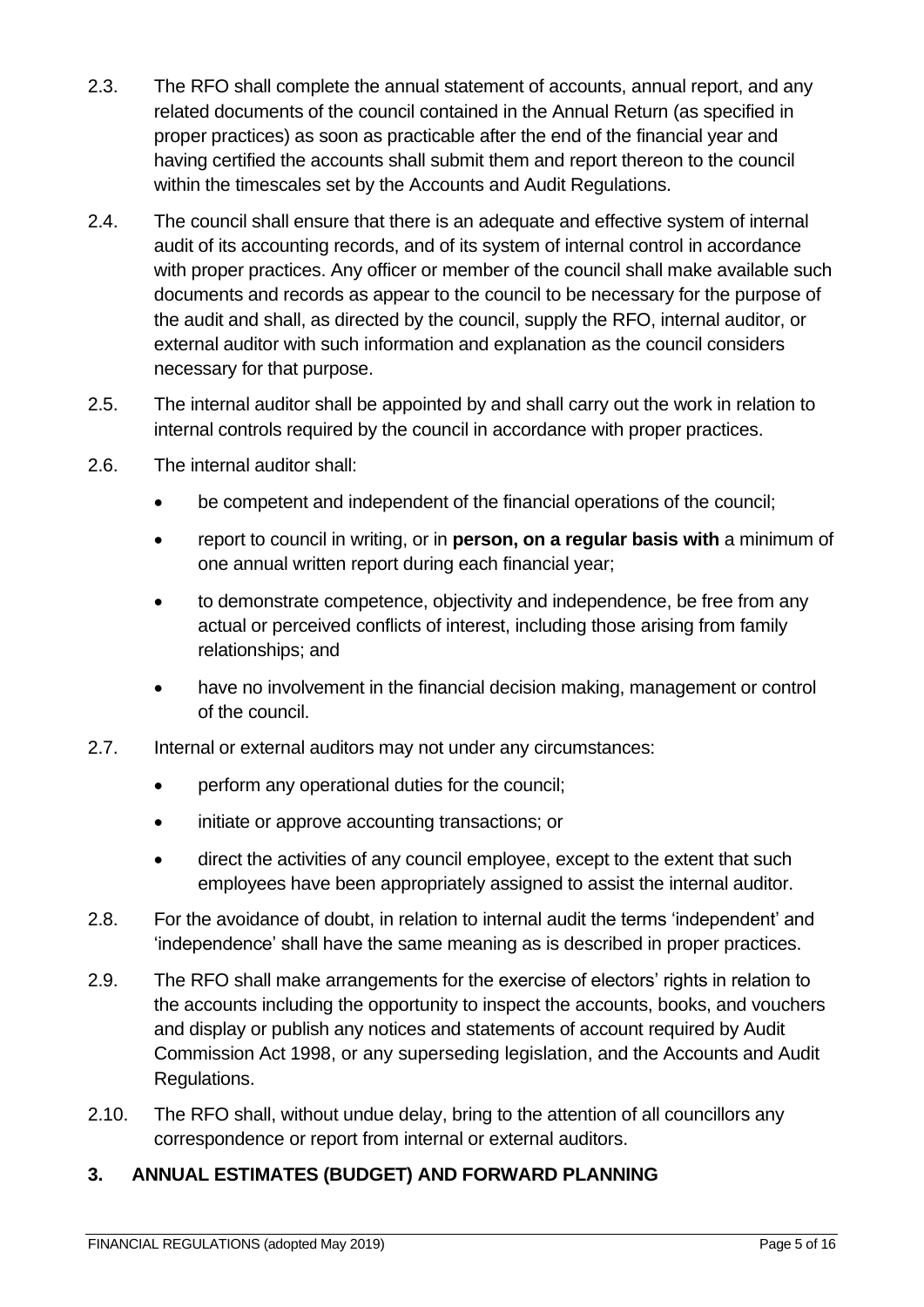- 3.1. Each committee (if any) shall review its forecast of revenue and capital receipts and payments. Having regard to the forecast, it shall thereafter formulate and submit proposals for the following financial year to the council not later than the end of November each year including any proposals for revising the forecast.
- 3.2. The RFO must each year, by no later than October, prepare detailed estimates of all receipts and payments including the use of reserves and all sources of funding for the following financial year in the form of a budget to be considered by the relevant committee or the council.
- 3.3. The council shall consider annual budget proposals in relation to the council's forecast of revenue and capital receipts and payments including recommendations for the use of reserves and sources of funding and update the forecast accordingly.
- 3.4. The council shall fix the precept (council tax requirement), and relevant basic amount of council tax to be levied for the ensuing financial year not later than the January Council meeting in order to meet the date set by North Herts District Council (NHDC). The RFO shall issue the precept to NHDC as the billing authority and shall supply each member with a copy of the approved annual budget.
- 3.5. The approved annual budget shall form the basis of financial control for the ensuing year.

# <span id="page-5-0"></span>**4. BUDGETARY CONTROL AND AUTHORITY TO SPEND**

- 4.1. Expenditure on revenue items may be authorised up to the amounts included for that class of expenditure in the approved budget. This authority is to be determined by:
	- the council for all items over £3,000;

Contracts may not be disaggregated to avoid controls imposed by these regulations.

- 4.2. No expenditure may be authorised that will exceed the amount provided in the revenue budget for that class of expenditure other than by resolution of the council, or duly delegated committee. During the budget year and with the approval of council having considered fully the implications for public services, unspent and available amounts may be moved to other budget headings or to an earmarked reserve as appropriate ('virement').
- 4.3. Unspent provisions in the revenue or capital budgets for completed projects shall not be carried forward to a subsequent year.
- 4.4. The salary budgets are to be reviewed at least annually in October for the following financial year and such review shall be evidenced by a hard copy schedule. The RFO will inform committees of any changes impacting on their budget requirement for the coming year in good time.
- 4.5. In cases of extreme risk to the delivery of council services, the clerk may authorise revenue expenditure on behalf of the council which in the clerk's judgement it is necessary to carry out. Such expenditure includes repair, replacement or other work, whether or not there is any budgetary provision for the expenditure, subject to a limit of £500. The Clerk shall report such action to the chairman as soon as possible and to the council as soon as practicable thereafter.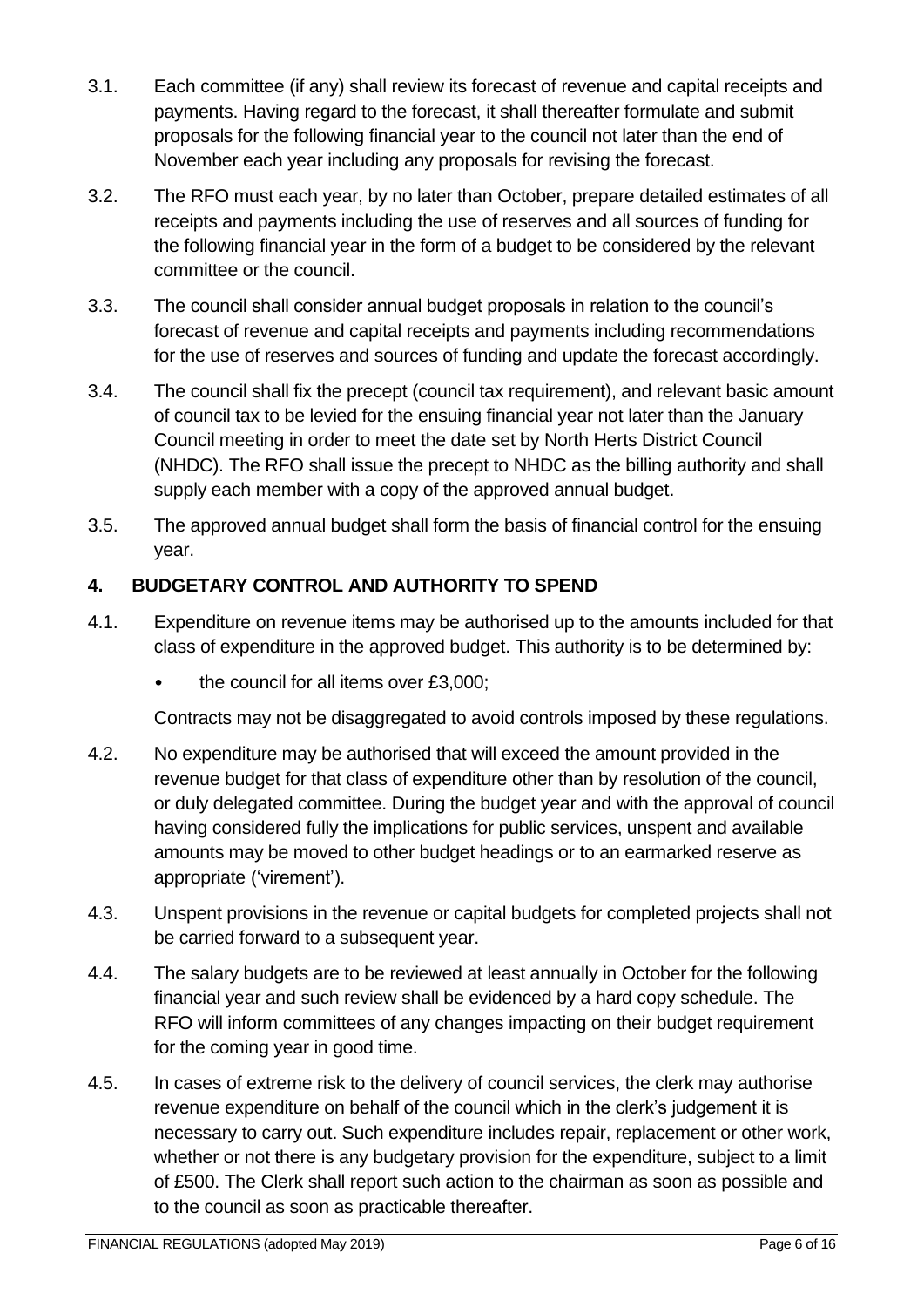- 4.6. No expenditure shall be authorised in relation to any capital project and no contract entered into or tender accepted involving capital expenditure unless the council is satisfied that the necessary funds are available and the requisite borrowing approval has been obtained.
- 4.7. All capital works shall be administered in accordance with the council's standing orders and financial regulations relating to contracts.
- 4.8. The RFO shall regularly provide the council with a statement of receipts and payments to date under each head of the budgets, comparing actual expenditure to the appropriate date against that planned as shown in the budget. These statements are to be prepared monthly.
- 4.9. Changes in allocated reserves shall be approved by council as part of the budgetary control process.

## <span id="page-6-0"></span>**5. BANKING ARRANGEMENTS AND AUTHORISATION OF PAYMENTS**

- 5.1. The council's banking arrangements, including the bank mandate, shall be made by the RFO and approved by the council; banking arrangements may not be delegated to a committee. They shall be regularly reviewed for safety and efficiency.
- 5.2. The RFO shall prepare a schedule of payments, forming part of the Agenda for the Meeting and, together with the relevant invoices, present the schedule to council. The council shall review the schedule for compliance and, having satisfied itself shall authorise by a resolution of the council. The approved schedule shall be signed by two authorised members including the Chairman of the meeting. A detailed list of all payments shall be disclosed within or as an attachment to the minutes of the meeting at which payment was authorised. Personal payments (including salaries, wages, expenses and any payment made in relation to the termination of a contract of employment) may be summarised to remove public access to any personal information.
- 5.3. All invoices for payment shall be examined, verified and certified by the RFO to confirm that the work, goods or services to which each invoice relates has been received, carried out, examined and represents expenditure previously approved by the council.
- 5.4. The RFO shall examine invoices for arithmetical accuracy and analyse them to the appropriate expenditure heading. The RFO shall take all steps to pay all invoices submitted, and which are in order, at the next suitable opportunity.
- 5.5. The Clerk and RFO shall have delegated authority to authorise the payment of items where there is no dispute or other reason to delay payment, provided that a list of such payments shall be submitted to the next appropriate meeting of council in the following circumstances:
	- a) A payment in line with an approved quotation and/or budget provision; either a one-off item or as part of an approved contract.
	- b) A regular expenditure item authorised to be paid by Direct Debit, eg utilities (see 6.7 below)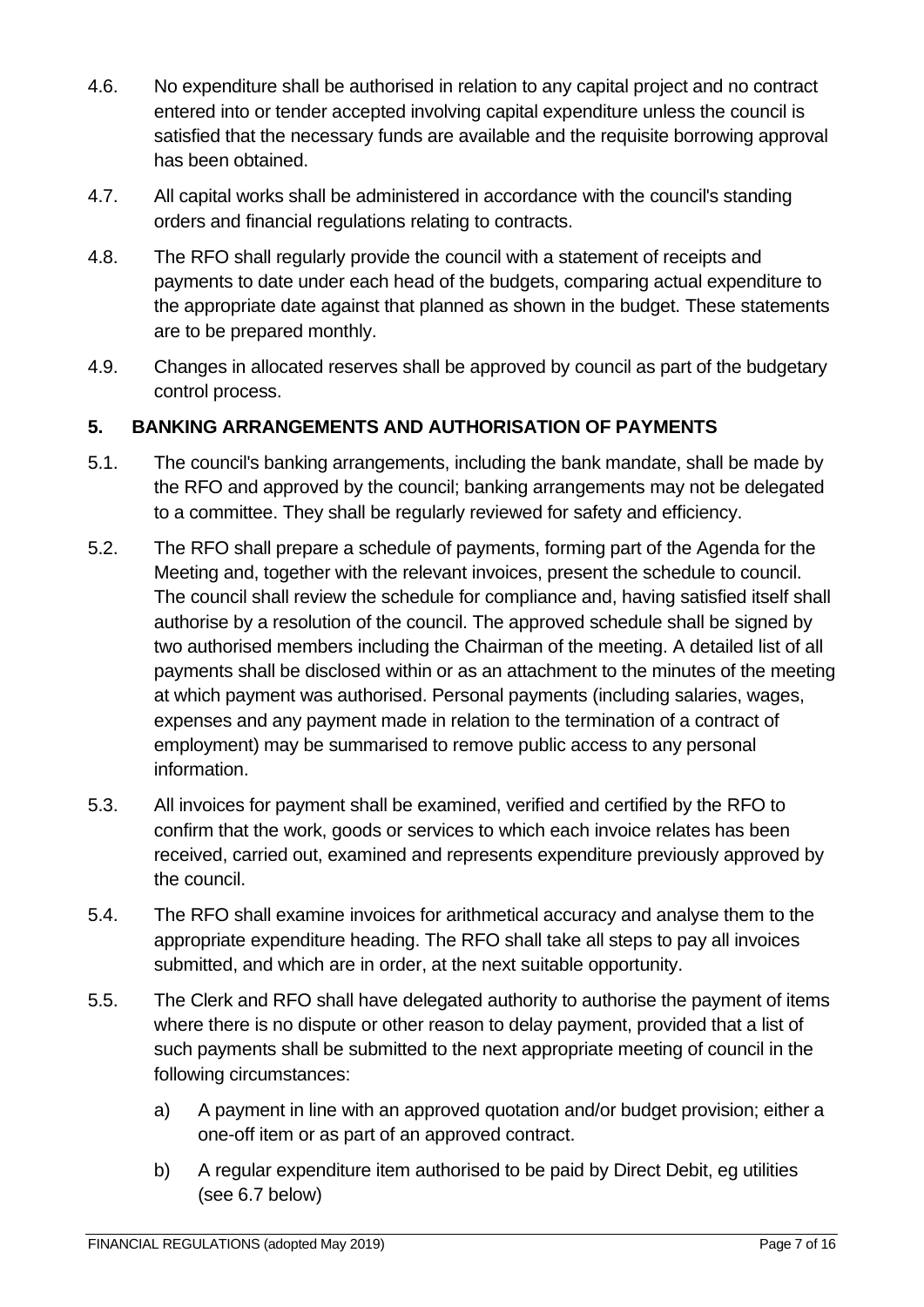## **c) fund transfers within the councils banking arrangements up to the sum of £10,000, provided that a list of such payments shall be submitted to the next appropriate meeting of council.**

- 5.6. For each financial year the Clerk and RFO shall draw up a list of due payments which arise on a regular basis as the result of a continuing contract, statutory duty, or obligation (such as but not exclusively) Salaries, PAYE and NI, Superannuation Fund and regular maintenance contracts and the like for which council may authorise payment for the year provided that the requirements of regulation 4.1 (Budgetary Controls) are adhered to, provided also that a list of such payments shall be submitted to the next appropriate meeting of council.
- 5.7. A record of regular payments made under 5.6 above shall be included in the monthly summary signed by two members on each and every occasion when payment is authorised - thus controlling the risk of duplicated payments being authorised and / or made.
- 5.8. In respect of grants the council shall approve expenditure within any limits set by council and in accordance with any policy statement approved by council.
- 5.9. Members are subject to the Code of Conduct that has been adopted by the council and shall comply with the Code and Standing Orders when a decision to authorise or instruct payment is made in respect of a matter in which they have a disclosable pecuniary or other interest, unless a dispensation has been granted.
- 5.10. The council will aim to rotate the duties of members in these Regulations so that onerous duties are shared out as evenly as possible over time.

## <span id="page-7-0"></span>**6. INSTRUCTIONS FOR THE MAKING OF PAYMENTS**

- 6.1. The council will make safe and efficient arrangements for the making of its payments.
- 6.2. Following authorisation under Financial Regulation 5 above, the council, a duly delegated committee or, if so delegated, the Clerk or RFO shall give instruction that a payment shall be made.
- 6.3. All payments shall be effected by bank transfer or cheque or other instructions to the council's bankers, or otherwise, in accordance with a resolution of council.
- 6.4. Cheques or orders for payment drawn on the bank account in accordance with the schedule as presented to council or committee shall be signed by two members of council, in accordance with a resolution instructing that payment. A member who is a bank signatory, having a connection by virtue of family or business relationships with the beneficiary of a payment, should not, under normal circumstances, be a signatory to the payment in question.
- 6.5. To indicate agreement of the details of payment of the invoice or similar documentation, **the signatories shall each also initial the invoice and crosscheck the amounts with the summary of payments sheet.**
- 6.6. Cheques or orders for payment shall not normally be presented for signature other than following authorisation as in 5 above.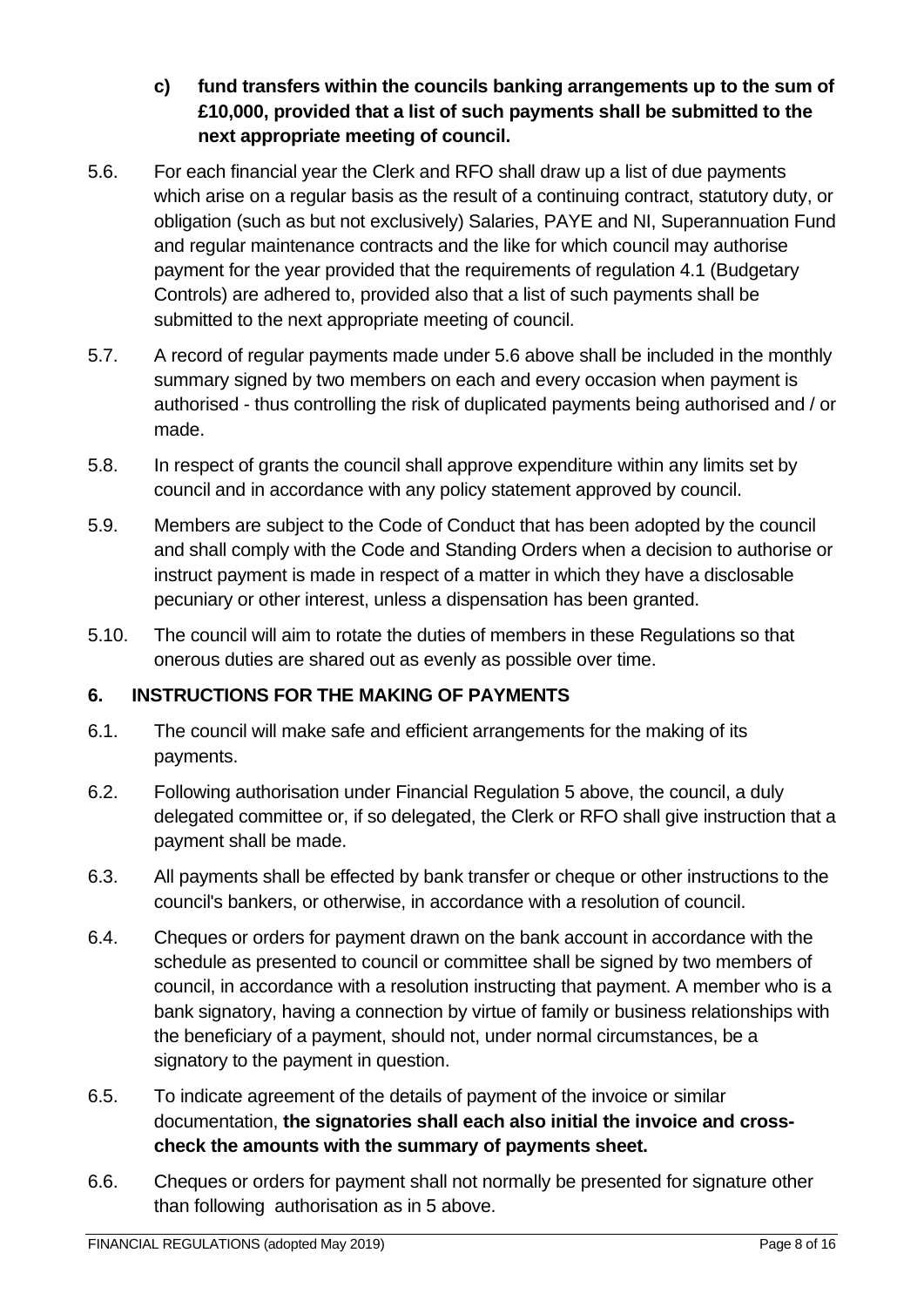- 6.7. If thought appropriate by the council, payment for utility supplies (energy, telephone and water) and any National Non-Domestic Rates may be made by variable direct debit provided **that the instructions are signed by two members** and any payments are reported to council as made.
- 6.8. If thought appropriate by the council, payment for certain items (principally salaries) may be made by banker's standing order provided that the instructions are signed, or otherwise evidenced by two members are retained and any payments are reported to council as made.
- 6.9. If thought appropriate by the council, payment for certain items may be made by **BACS or CHAPS methods provided that the instructions for each payment are signed, or otherwise evidenced, by two authorised bank signatories, are retained and any payments are reported to council as made.**
- 6.10. If thought appropriate by the council payment for certain items may be made by internet banking transfer provided evidence is retained showing which members approved the payments made.
- 6.11. Where a computer requires use of a personal identification number (PIN) or other password(s), for access to the council's records on that computer, a note shall be made of the **PIN and Passwords and shall be handed to and retained by the Chairman of Council in a sealed dated envelope.** This envelope may not be opened other than in the presence of two other councillors. After the envelope has been opened, in any circumstances, the PIN and / or passwords shall be changed as soon as practicable. The fact that the sealed envelope has been opened, in whatever circumstances, shall be reported to all members immediately and formally to the next available meeting of the council. This will not be required for a member's personal computer used only for remote authorisation of bank payments.
- 6.12. No employee or councillor shall disclose any PIN or password, relevant to the working of the council or its bank accounts, to any person not authorised in writing by the council or a duly delegated committee.
- 6.13. Regular back-up copies of the records on any computer shall be made and shall be stored securely away from the computer in question, and preferably off site.
- 6.14. The council, and any members using computers for the council's financial business, shall ensure that **anti-virus, anti-spyware and firewall software** with automatic updates, together with a high level of security, is used.
- 6.15. Where internet banking arrangements are made with any bank, the Clerk and/or Deputy Clerk shall be appointed as the Service Administrator. The bank mandate approved by the council shall identify a number of councillors who will be authorised to approve transactions on those accounts.
- 6.16. Access to any internet banking accounts will be directly to the access page (which may be saved under "favourites"), and not through a search engine or e-mail link. Remembered or saved passwords facilities must not be used on any computer used for council banking work. Breach of this Regulation will be treated as a very serious matter under these regulations.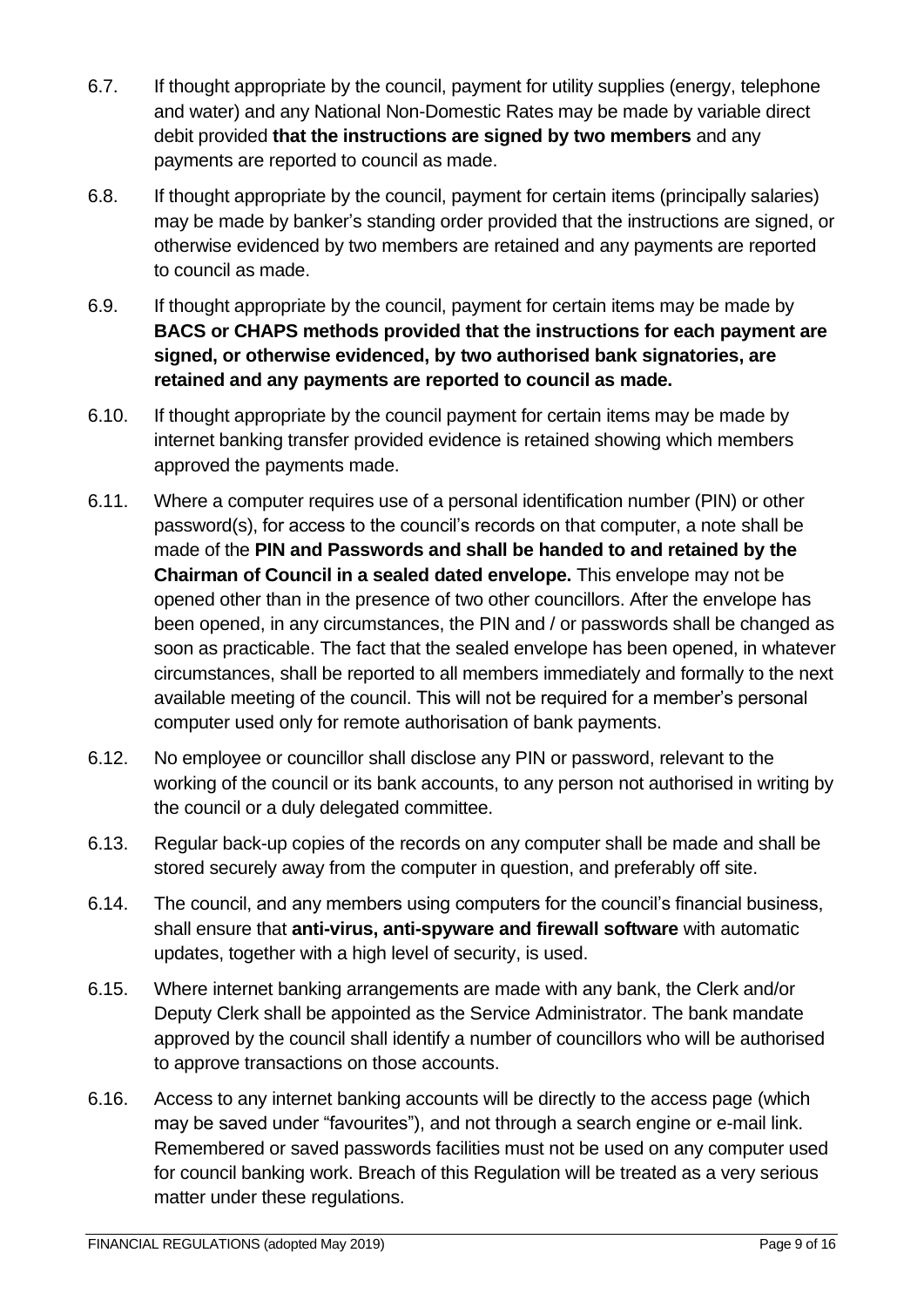- 6.17. Changes to account details for suppliers, which are used for internet banking may only be changed on written hard copy notification by the supplier. A programme of regular checks of standing data with suppliers will be followed.
- 6.18. Any Debit Card issued for use will be specifically restricted to the Clerk and will also be restricted to a single transaction maximum value of £100. unless authorised by council or finance committee in writing before any order is placed.
- 6.19. A pre-paid debit card may be issued to employees with varying limits. These limits will be set by the council. Transactions and purchases made will be reported to the council and authority for topping-up shall be at the discretion of the council.
- 6.20. Any corporate credit card or trade card account opened by the council will be specifically restricted to use by the Clerk and shall be subject to automatic payment in full at each month-end.
- 6.21. The council will not maintain any form of cash float. All cash received must be banked intact. Any payments made in cash by the Clerk (for example for postage or minor stationery items) shall be refunded on a regular basis, at least quarterly.

## <span id="page-9-0"></span>**7. PAYMENT OF SALARIES**

- 7.1. As an employer, the council shall make arrangements to meet fully the statutory requirements placed on all employers by PAYE and National Insurance legislation. The payment of all salaries shall be made in accordance with payroll records and the rules of PAYE and National Insurance currently operating, and salary rates shall be as agreed by council, or duly delegated committee.
- 7.2. Payment of salaries and payment of deductions from salary such as may be required to be made for tax, national insurance and pension contributions, or similar statutory or discretionary deductions must be made in accordance with the payroll records and on the appropriate dates stipulated in employment contracts, provided that each payment is reported to the next available council meeting, as set out in these regulations above.
- 7.3. No changes shall be made to any employee's pay, emoluments, or terms and conditions of employment without the prior consent of the council.
- 7.4. Each and every payment to employees of net salary and to the appropriate creditor of the statutory and discretionary deductions shall be recorded in a separate **confidential record (confidential cash book).** This confidential record is not open to inspection or review (under the Freedom of Information Act 2000 or otherwise) other than:
	- a) by any councillor who can demonstrate a need to know;
	- b) by the internal auditor;
	- c) by the external auditor; or
	- d) by any person authorised under Audit Commission Act 1998, or any superseding legislation.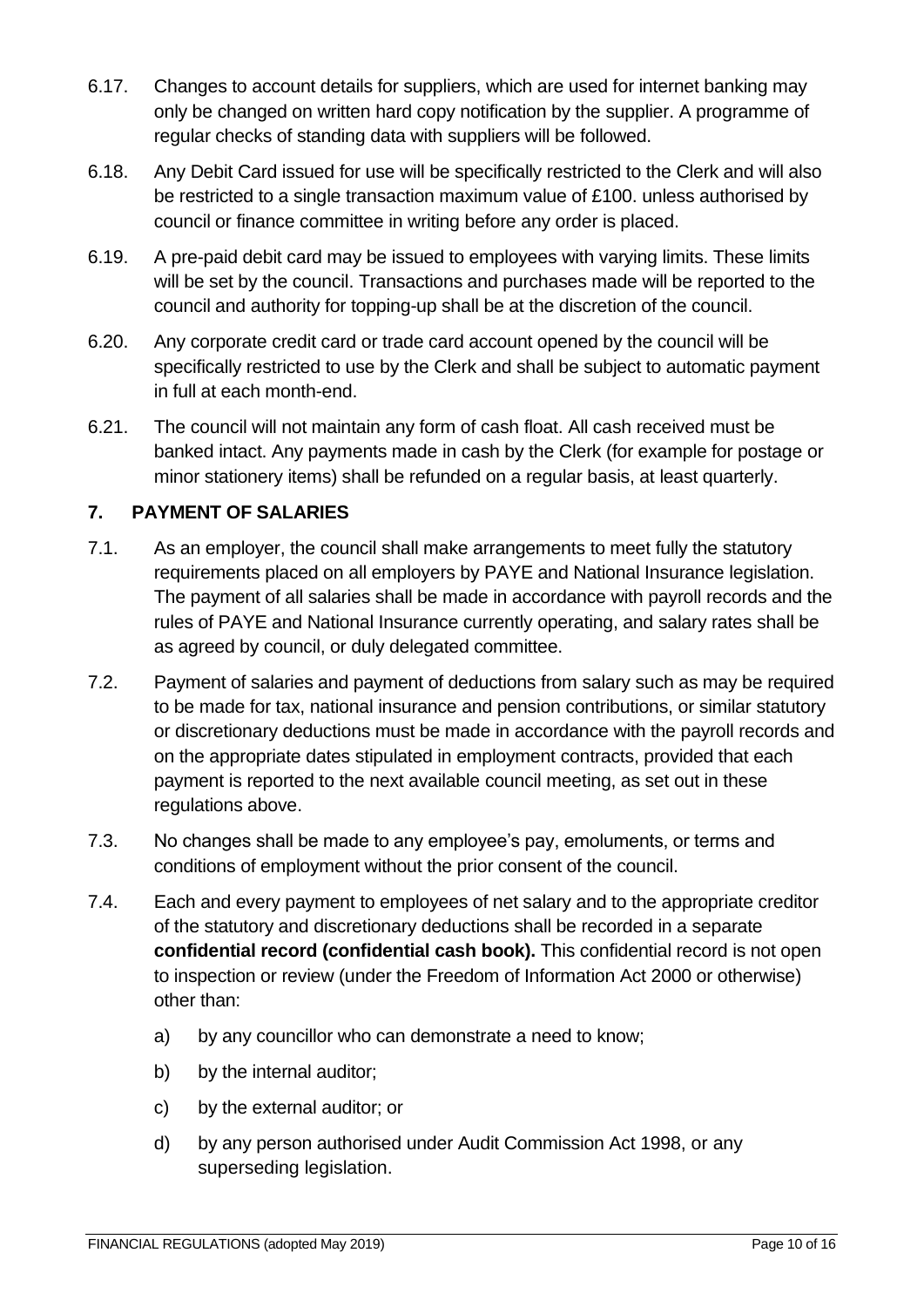- 7.5. The total of such payments in each calendar month shall be reported with all other payments as made as may be required under these Financial Regulations, to ensure that only payments due for the period have actually been paid.
- 7.6. An effective system of personal performance management should be maintained for the senior officers.
- 7.7. Any termination payments shall be supported by a clear business case and reported to the council. Termination payments shall only be authorised by council.
- 7.8. Before employing interim staff the council must consider a full business case.

## <span id="page-10-0"></span>**8. LOANS AND INVESTMENTS**

- 8.1. All borrowings shall be effected in the name of the council, after obtaining any necessary borrowing approval. Any application for borrowing approval shall be approved by Council as to terms and purpose. The application for borrowing approval, and subsequent arrangements for the loan shall only be approved by full council.
- 8.2. Any financial arrangement which does not require formal borrowing approval from the Secretary of State/Welsh Assembly Government (such as Hire Purchase or Leasing of tangible assets) shall be subject to approval by the full council. In each case a report in writing shall be provided to council in respect of value for money for the proposed transaction.
- 8.3. The council will arrange with the council's banks and investment providers for the sending of a copy of each statement of account to the Chairman of the council at the same time as one is issued to the Clerk or RFO.
- 8.4. All loans and investments shall be negotiated in the name of the council and shall be for a set period in accordance with council policy.
- 8.5. The council shall consider the need for an Investment Strategy and Policy which, if drawn up, shall be in accordance with relevant regulations, proper practices and guidance. Any Strategy and Policy shall be reviewed by the council at least annually.
- 8.6. All investments of money under the control of the council shall be in the name of the council.
- 8.7. All investment certificates and other documents relating thereto shall be retained in the custody of the RFO.
- 8.8. Payments in respect of short term or long term investments, including transfers between bank accounts held in the same bank, or branch, shall be made in accordance with Regulation 5 (Authorisation of payments) and Regulation 6 (Instructions for payments).

#### <span id="page-10-1"></span>**9. INCOME**

9.1. The collection of all sums due to the council shall be the responsibility of and under the supervision of the RFO.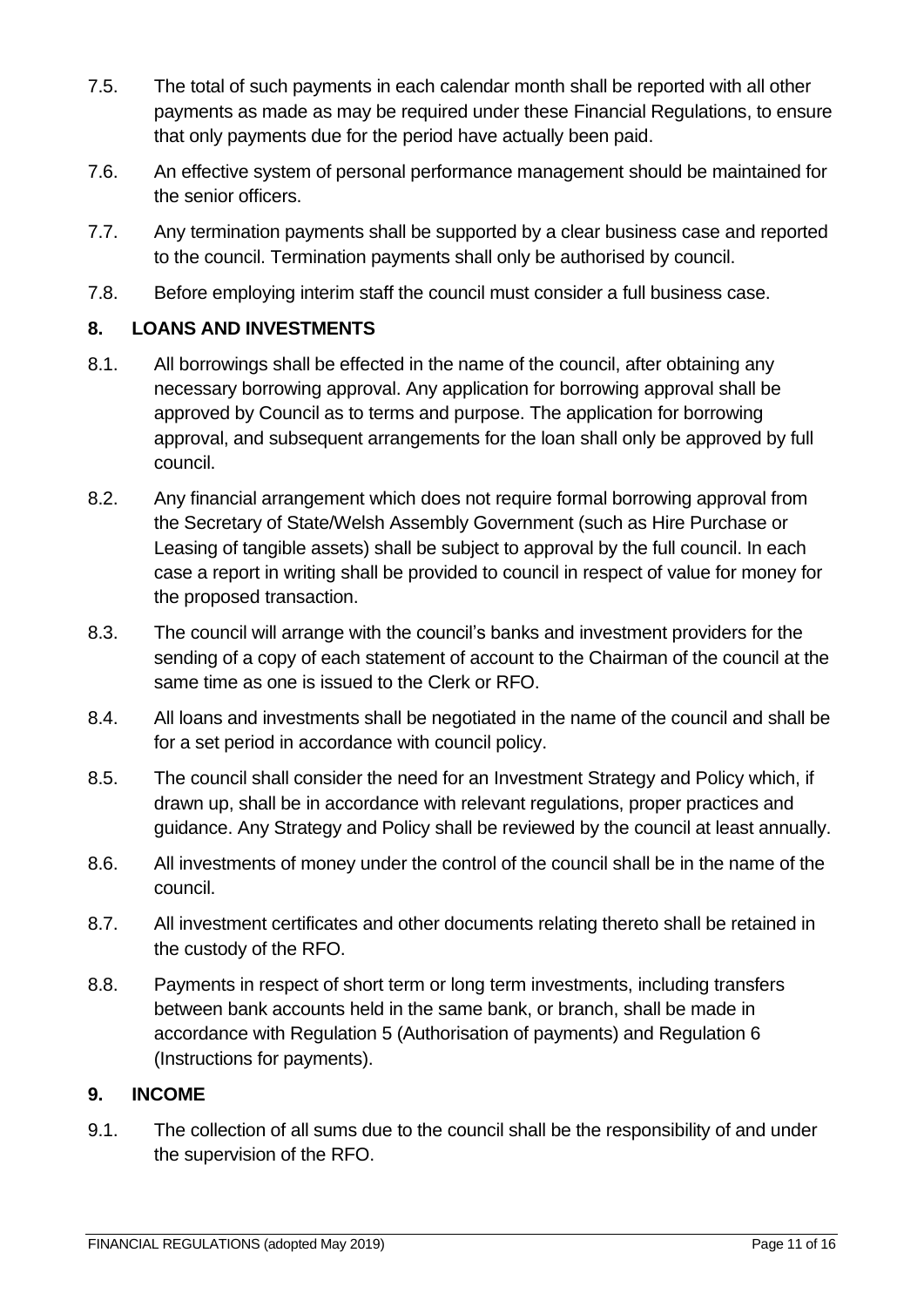- 9.2. Particulars of all charges to be made for work done, services rendered or goods supplied shall be agreed annually by the council, notified to the RFO and the RFO shall be responsible for the collection of all accounts due to the council.
- 9.3. The council will **review all fees and charges at least annually,** following a report of the Clerk.
- 9.4. Any sums found to be irrecoverable and any bad debts shall be reported to the council and shall be written off in the year.
- 9.5. All sums received on behalf of the council shall be banked intact as directed by the RFO. In all cases, all receipts shall be deposited with the council's bankers with such frequency as the RFO considers necessary.
- 9.6. The **origin of each cash or cheque receipt shall be entered in the paying-in book.**
- 9.7. Personal cheques shall not be cashed out of money held on behalf of the council.
- 9.8. The RFO shall promptly complete any VAT Return that is required. Any repayment claim due in accordance with VAT Act 1994 section 33 shall be made at least annually coinciding with the financial year end.
- 9.9. Where any significant sums of cash are regularly received by the council, the RFO shall take such steps as are agreed by the council to ensure that more than one person is present when the cash is counted in the first instance, that there is a reconciliation to some form of control such as ticket issues, and that appropriate care is taken in the security and safety of individuals banking such cash.
- 9.10. Any income arising which is the property of a charitable trust shall be paid into a charitable bank account. Instructions for the payment of funds due from the charitable trust to the council (to meet expenditure already incurred by the authority) will be given by the Managing Trustees of the charity meeting separately from any council meeting (see also Regulation 16 below)].

# <span id="page-11-0"></span>**10. ORDERS FOR WORK, GOODS AND SERVICES**

- 10.1. An official order or letter shall be issued for all work, goods and services unless a formal contract is to be prepared or an official order would be inappropriate. Copies of orders shall be retained.
- 10.2. Order books shall be controlled by the RFO.
- 10.3. All members and officers are responsible for obtaining value for money at all times. An officer issuing an official order shall ensure as far as reasonable and practicable **that the best available terms are obtained in respect of each transaction, usually by obtaining three or more quotations or estimates from appropriate suppliers, subject to any** *de minimis* **provisions in Regulation 11.1 below.**
- 10.4. A member may not issue an official order or make any contract on behalf of the council.
- 10.5. The RFO shall verify the lawful nature of any proposed purchase before the issue of any order, and in the case of new or infrequent purchases or payments, the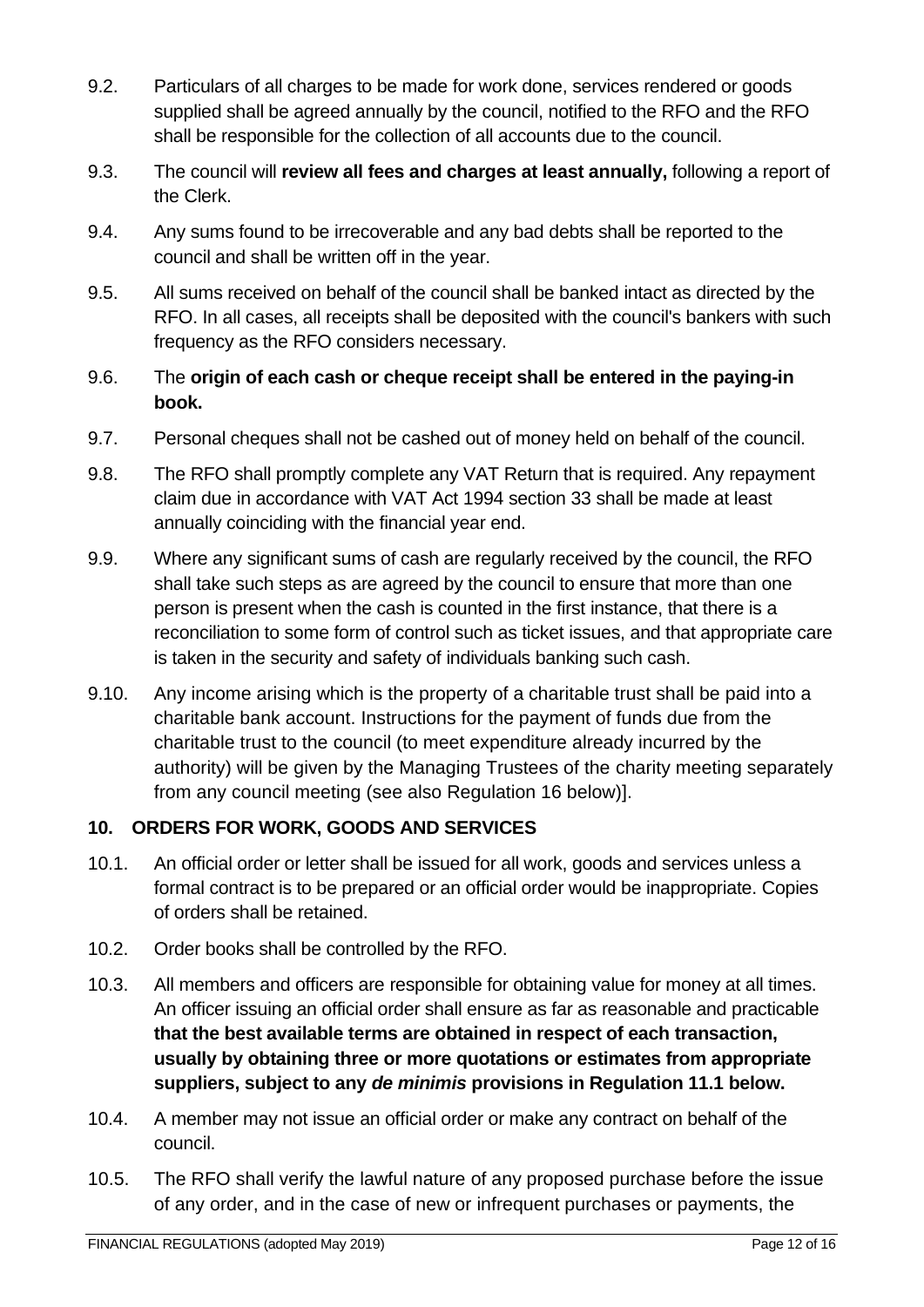RFO shall ensure that the statutory authority shall be reported to the meeting at which the order is approved so that the minutes can record the power being used.

## <span id="page-12-0"></span>**11. CONTRACTS**

- 11.1. Procedures as to contracts are laid down as follows:
	- a. Every contract shall comply with these financial regulations, and no exceptions shall be made otherwise than in an emergency provided that this regulation need not apply to contracts which relate to items (i) to (vi) below:
		- i. for the supply of gas, electricity, water, sewerage and telephone services;
		- ii. for specialist services such as are provided by solicitors, accountants, surveyors and planning consultants;
		- iii. for work to be executed or goods or materials to be supplied which consist of repairs to or parts for existing machinery or equipment or plant;
		- iv. for work to be executed or goods or materials to be supplied which constitute an extension of an existing contract by the council;
		- v. for additional audit work of the external auditor up to an estimated value of £500 (in excess of this sum the Clerk and RFO shall act after consultation with the Chairman and Vice Chairman of council); and
		- vi. for goods or materials proposed to be purchased which are proprietary articles and / or are only sold at a fixed price.
	- b. Where the council intends to procure or award a public supply contract, public service contract or public works contract as defined by The Public Contracts Regulations 2015 ("the Regulations") which is valued at £25,000 or more, the council shall comply with the relevant requirements of the Regulations<sup>2</sup>.
	- c. The full requirements of The Regulations, as applicable, shall be followed in respect of the tendering and award of a public supply contract, public service contract or public works contract which exceed thresholds in The Regulations set by the Public Contracts Directive 2014/24/EU (which may change from time to time) $3$ .
	- d. When applications are made to waive financial regulations relating to contracts to enable a price to be negotiated without competition the reason shall be embodied in a recommendation to the council.
	- e. Such invitation to tender shall state the general nature of the intended contract and the Clerk shall obtain the necessary technical assistance to prepare a specification in appropriate cases. The invitation shall in addition state that tenders must be addressed to the Clerk in the ordinary course of post. Each tendering firm shall be supplied with a specifically marked envelope in which

<sup>&</sup>lt;sup>2</sup> The Regulations require councils to use the Contracts Finder website to advertise contract opportunities, set out the procedures to be followed in awarding new contracts and to publicise the award of new contracts <sup>3</sup> Thresholds currently applicable are:

a. For public supply and public service contracts 209,000 Euros (£164,176)

b. For public works contracts 5,225,000 Euros (£4,104,394)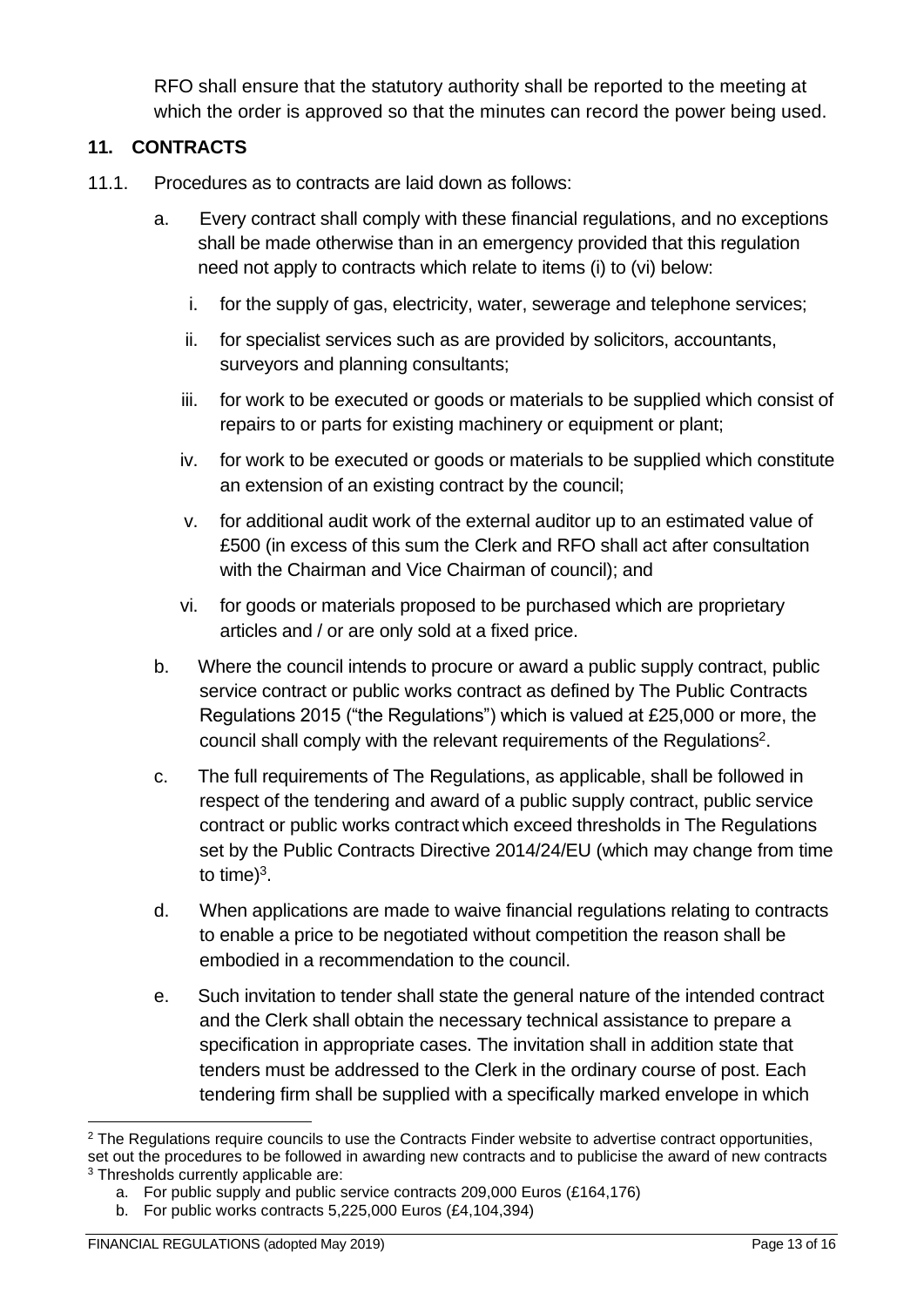the tender is to be sealed and remain sealed until the prescribed date for opening tenders for that contract.

- f. All sealed tenders shall be opened at the same time on the prescribed date by the Clerk in the presence of at least one member of council.
- g. Any invitation to tender issued under this regulation shall be subject to Standing Orders[ ], 4 [insert reference of the council's relevant standing order] and shall refer to the terms of the Bribery Act 2010.
- **h.** When it is to enter into a contract of less than £25,000 in value for the supply of goods or materials or for the execution of works or specialist services other than such goods, materials, works or specialist services as are excepted as set out in paragraph (a) **the Clerk or RFO shall obtain 3 quotations (priced descriptions of the proposed supply); where the value is below £3,000 and above £100 the Clerk or RFO shall strive to obtain 3 estimates. Otherwise, Regulation 10.3 above shall apply.**
	- i. The council shall not be obliged to accept the lowest or any tender, quote or estimate.
	- j. Should it occur that the council, or duly delegated committee, does not accept any tender, quote or estimate, the work is not allocated and the council requires further pricing, provided that the specification does not change, no person shall be permitted to submit a later tender, estimate or quote who was present when the original decision making process was being undertaken.

# <span id="page-13-0"></span>**12. PAYMENTS UNDER CONTRACTS FOR BUILDING OR OTHER CONSTRUCTION WORKS (PUBLIC WORKS CONTRACTS)**

- 12.1. Payments on account of the contract sum shall be made within the time specified in the contract by the RFO upon authorised certificates of the architect or other consultants engaged to supervise the contract (subject to any percentage withholding as may be agreed in the particular contract).
- 12.2. Where contracts provide for payment by instalments the RFO shall maintain a record of all such payments. In any case where it is estimated that the total cost of work carried out under a contract, excluding agreed variations, will exceed the contract sum of 5% or more a report shall be submitted to the council.
- 12.3. Any variation to a contract or addition to or omission from a contract must be approved by the council and Clerk to the contractor in writing, the council being informed where the final cost is likely to exceed the financial provision.]

## <span id="page-13-1"></span>**13. STORES AND EQUIPMENT**

13.1. The officer in charge of each section shall be responsible for the care and custody of stores and equipment in that section.

<sup>4</sup> Based on NALC's model standing order 18d in Local Councils Explained © 2013 National Association of Local Councils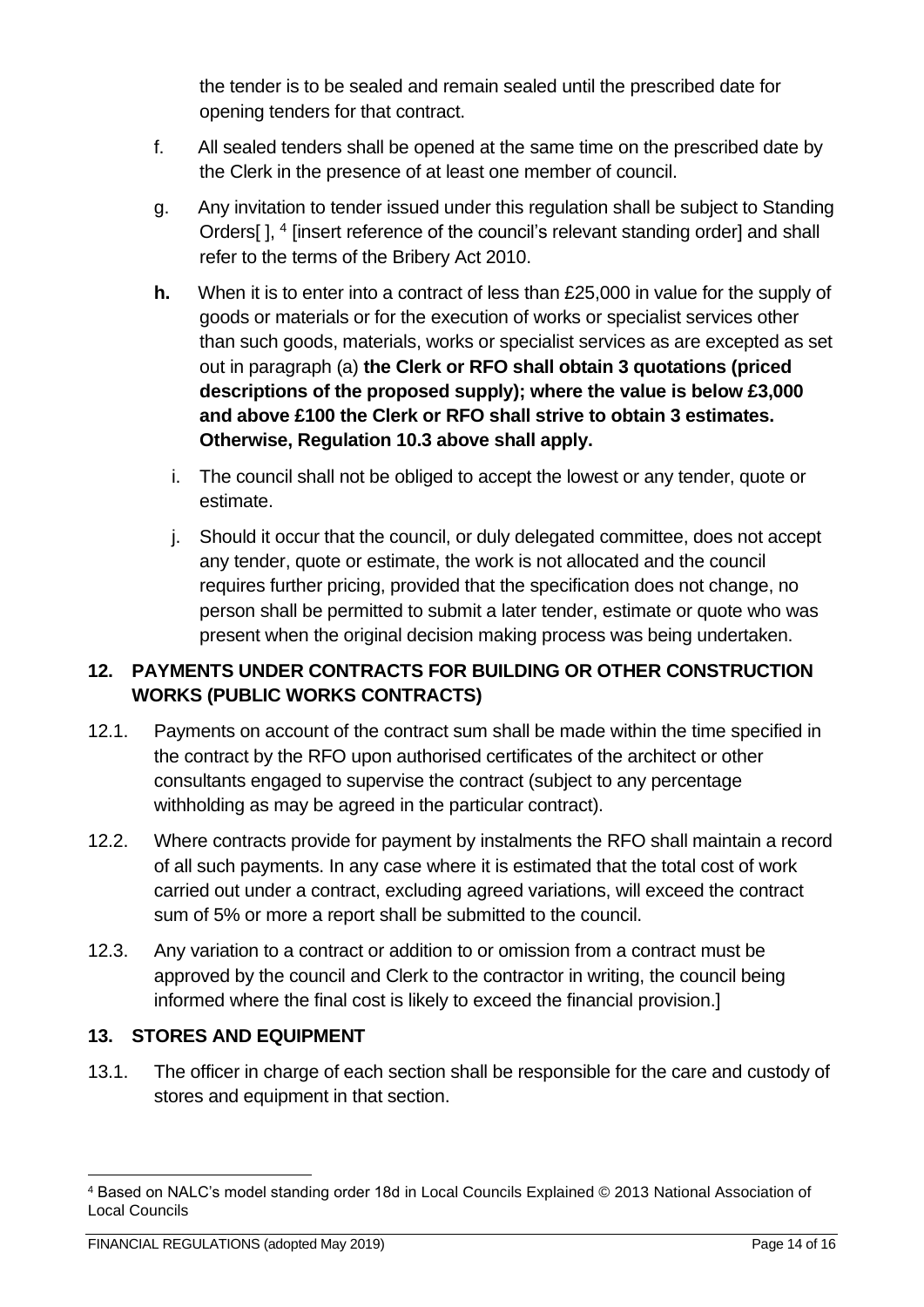- 13.2. Delivery notes shall be obtained in respect of all goods received into store or otherwise delivered and goods must be checked as to order and quality at the time delivery is made.
- 13.3. Stocks shall be kept at the minimum levels consistent with operational requirements.
- 13.4. The RFO shall be responsible for periodic checks of stocks and stores at least annually.

## <span id="page-14-0"></span>**14. ASSETS, PROPERTIES AND ESTATES**

- 14.1. The Clerk shall make appropriate arrangements for the custody of all title deeds and Land Registry Certificates of properties held by the council. The RFO shall ensure a record is maintained of all properties held by the council, recording the location, extent, plan, reference, purchase details, nature of the interest, tenancies granted, rents payable and purpose for which held in accordance with Accounts and Audit Regulations.
- 14.2. No tangible moveable property shall be purchased or otherwise acquired, sold, leased or otherwise disposed of, without the authority of the council, together with any other consents required by law, save where the estimated value of any one item of tangible movable property does not exceed £25.
- 14.3. No real property (interests in land) shall be sold, leased or otherwise disposed of without the authority of the council, together with any other consents required by law. In each case a report in writing shall be provided to council in respect of valuation and surveyed condition of the property (including matters such as planning permissions and covenants) together with a proper business case (including an adequate level of consultation with the electorate).
- 14.4. No real property (interests in land) shall be purchased or acquired without the authority of the full council. In each case a report in writing shall be provided to council in respect of valuation and surveyed condition of the property (including matters such as planning permissions and covenants) together with a proper business case (including an adequate level of consultation with the electorate).
- 14.5. Subject only to the limit set in Regulation 14.2 above, no tangible moveable property shall be purchased or acquired without the authority of the full council. In each case a report in writing shall be provided to council with a full business case.
- 14.6. The RFO shall ensure that an appropriate and accurate Register of Assets and Investments is kept up to date. The continued existence of tangible assets shown in the Register shall be verified at least annually, possibly in conjunction with a health and safety inspection of assets.

## <span id="page-14-1"></span>**15. INSURANCE**

- 15.1. Following the annual risk assessment (per Regulation 17), the Clerk/RFO shall effect all insurances and negotiate all claims on the council's insurers.
- 15.2. The Clerk shall give prompt notification to the Chairman of all new risks, properties or vehicles which require to be insured and of any alterations affecting existing insurances.